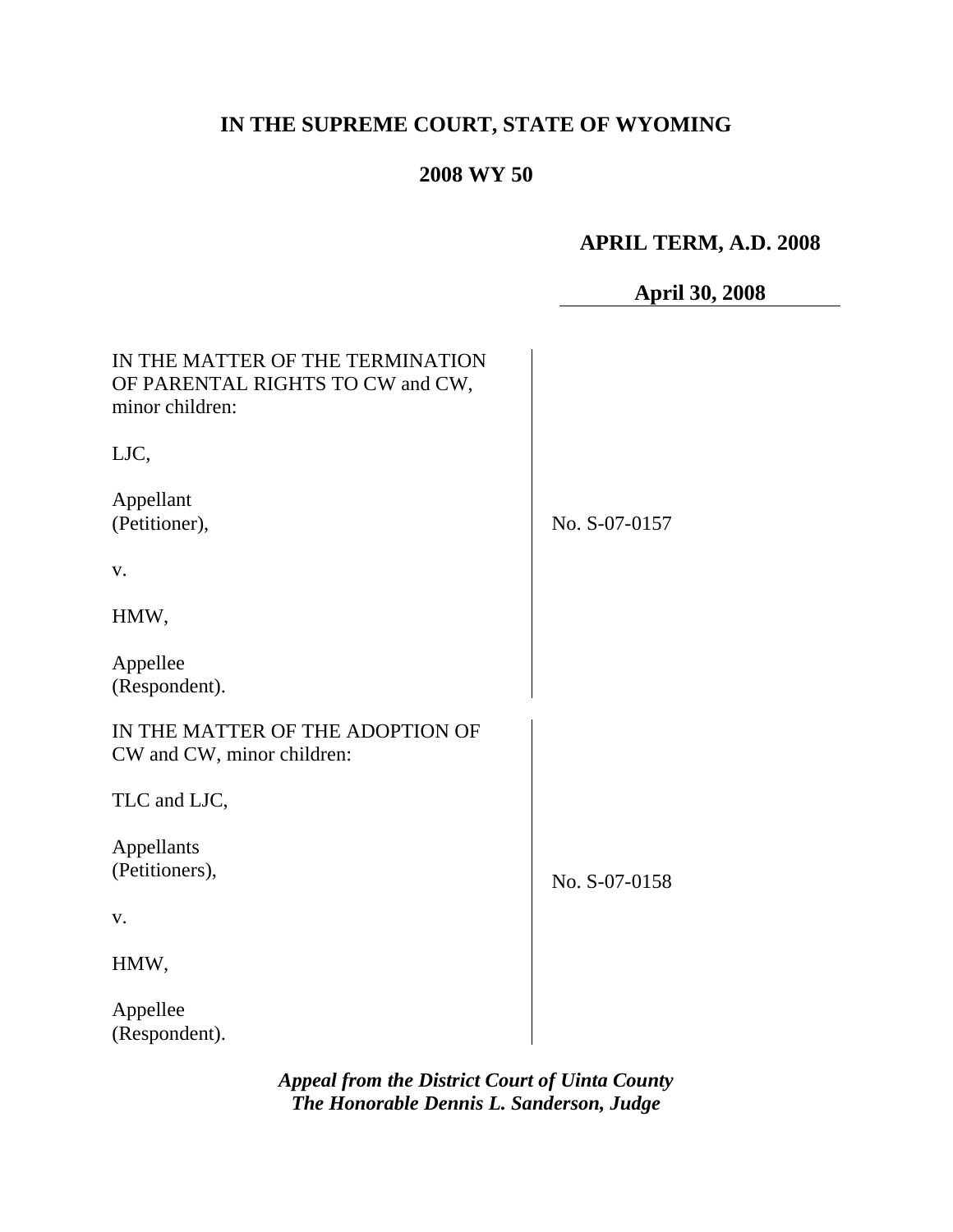#### *Representing Appellants:*

*John A. Thomas, Evanston, Wyoming.*

#### *Representing Appellee:*

*Farrah L. Spencer, Harris Law Firm, PC, Evanston, Wyoming.*

#### *Guardian Ad Litem (S-07-0158):*

*Geoffrey James Phillips, Phillips Law, PC, Evanston, Wyoming.*

*Before VOIGT, C.J., and GOLDEN, HILL, KITE, and BURKE, JJ.*

**NOTICE: This opinion is subject to formal revision before publication in Pacific Reporter Third. Readers are requested to notify the Clerk of the Supreme Court, Supreme Court Building, Cheyenne, Wyoming 82002, of any typographical or other formal errors so that correction may be made before final publication in the permanent volume.**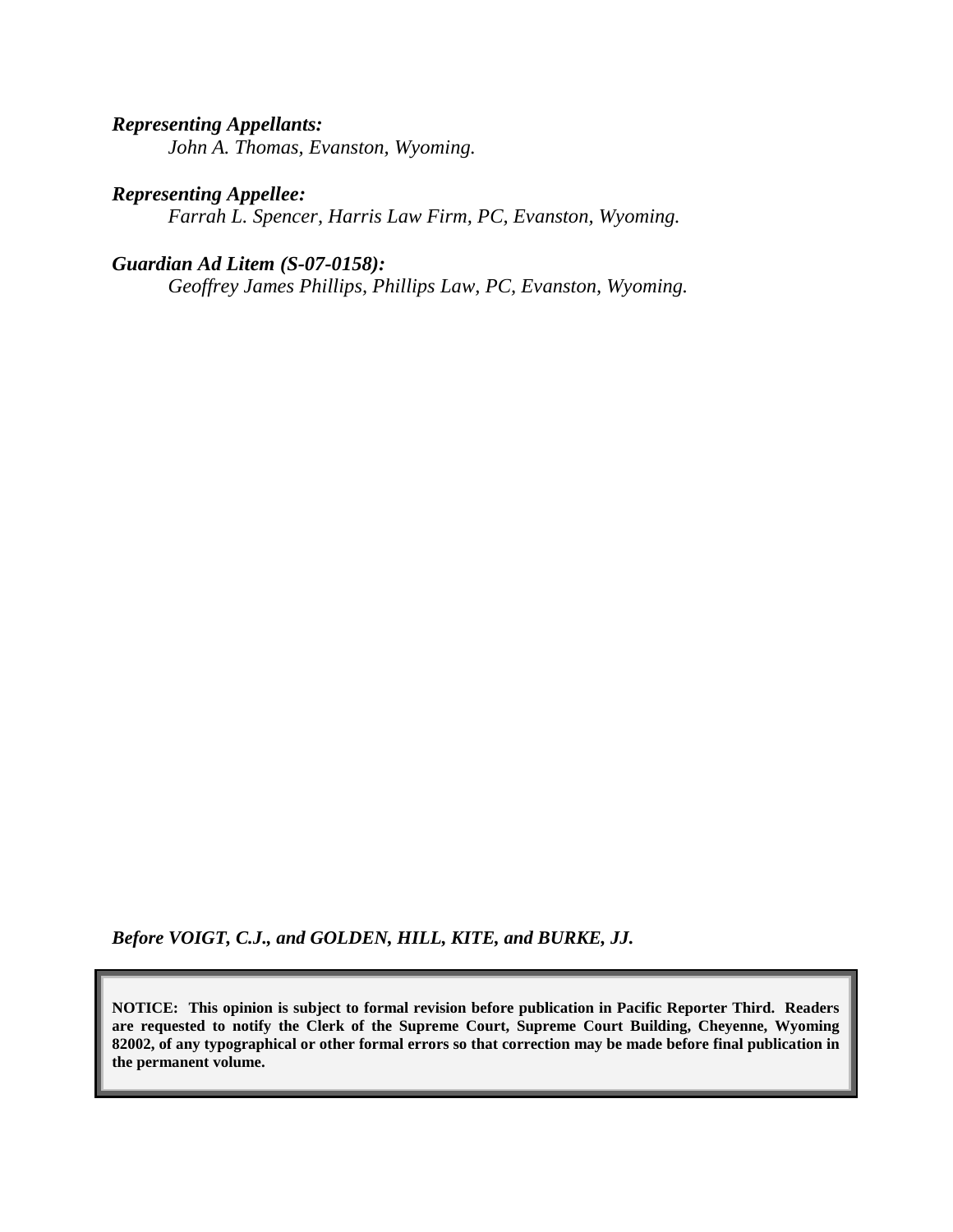#### **BURKE, Justice.**

[¶1] LJC ("Mother") and HMW ("Father") are the biological parents of CW1, born in 1998, and CW2, born in 2000. Mother and Father never married. In 2002, Mother married TLC ("Husband"). In these two consolidated appeals, Mother and Husband challenge the district court"s denial of their petition to adopt the two children, and Mother challenges the district court's denial of her petition to terminate Father's parental rights. We will affirm the district court's decisions.

#### *ISSUES*

[¶2] Mother and Husband raise these two issues:

- 1. Whether the district court abused its discretion and misapplied the law in denying the petition for adoption?
- 2. Whether the district court abused its discretion and misapplied the law in denying the petition for termination of parental rights?

#### *FACTS*

[¶3] It is undisputed that Mother and Father are the biological parents of two children, CW1 and CW2. When CW1 was born in 1998, Father was unemployed due to a disability. He helped care for CW1, along with Mother"s other children. Father was able to begin working again in 2000. CW2 was born a short time later. Mother and Father finally ended their relationship in 2002.

[¶4] Father visited the children several times after the relationship ended, but the last time he saw them was on Thanksgiving of 2002, approximately a month after Mother married Husband. Father called again on Christmas of 2002, and asked to take the children for the morning. Mother refused on the basis of short notice, but offered that he could take them in the afternoon. He did not. During 2003, Father relates, he called Mother's home more than thirty times to talk to the children. His efforts were largely unsuccessful, and he apparently spoke to CW1 on the telephone only once during 2003. In short, Father has had very limited contact with his children after Mother and Husband were married.

[¶5] It is also clear that Father contributed little in the way of financial support for the children. He provided a vehicle for Mother"s use for a period following their separation. He may have maintained health insurance coverage for the children, though the record suggests that this insurance lapsed at some time during 2006. Father has never paid any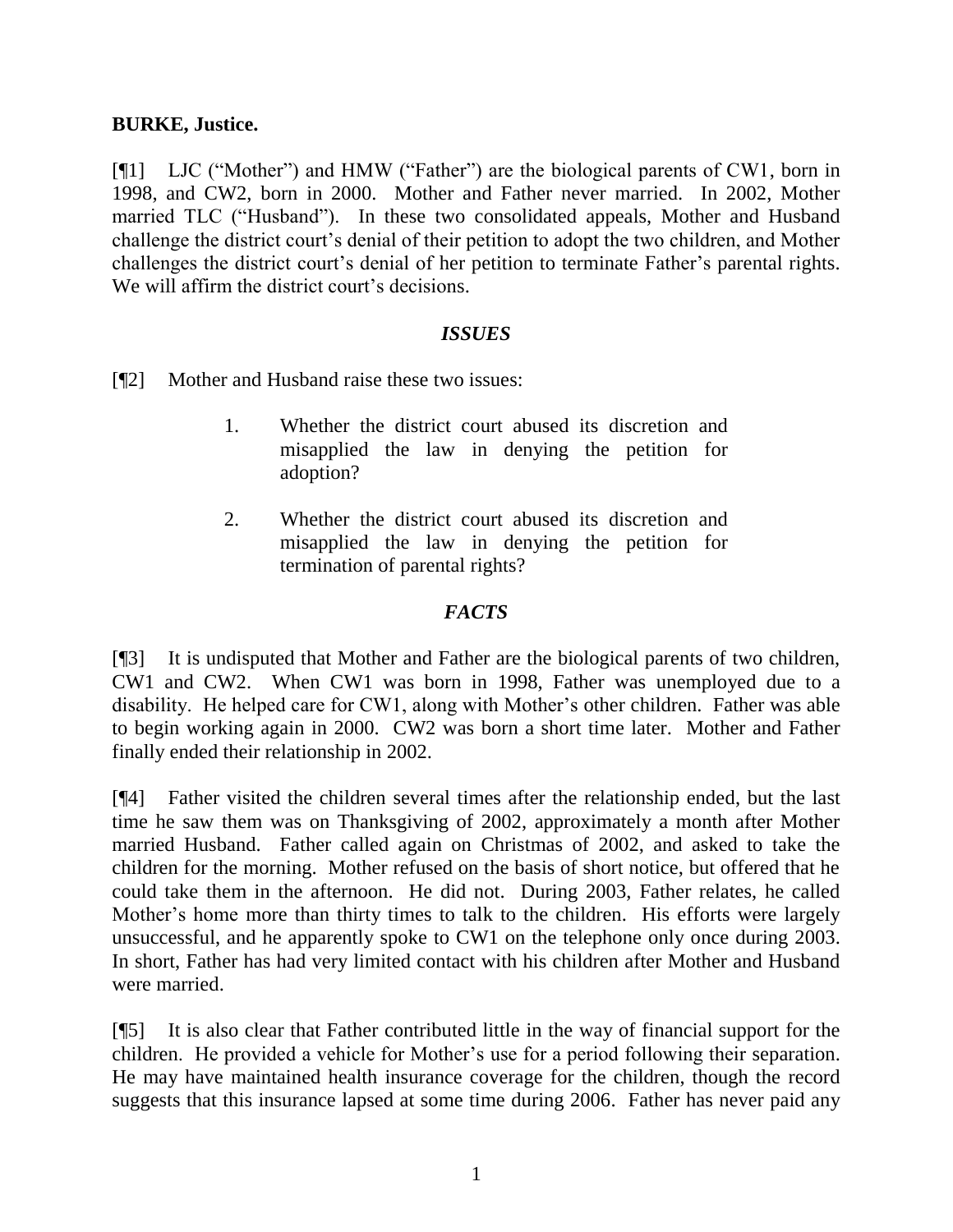money to Mother for child support.

[¶6] This litigation commenced in June 2005, when Father filed a petition to establish his paternity of the two children. Father also asked the district court to set up a visitation schedule, and to set the amount he should pay for child support. Mother and Husband countered with a petition to adopt the children. Nearly a year later, Mother also filed a petition to terminate Father"s parental rights.

[¶7] The district court consolidated the three matters, and held a hearing on them in December 2006. In April 2007, it entered two separate orders, one denying the petition by Mother and Husband to adopt the children, and another denying Mother"s petition to terminate Father"s parental rights. In August 2007, the district court entered a third order, affirming Father"s paternity and establishing a visitation schedule and child support payments. Mother and Husband appeal the denial of their petition for adoption in Docket Number S-07-0158. Mother appeals the denial of her petition to terminate Father"s parental rights in Docket Number S-07-0157.

#### *DISCUSSION*

### *Denial of Petition for Adoption*

[¶8] "The power to grant or deny a petition for adoption is within the discretion of the trial court." *In re Adoption of CF*, 2005 WY 118, ¶ 10, 120 P.3d 992, 998 (Wyo. 2005). We review the district court's decision for abuse of discretion. *In re Adoption of JRH*, 2006 WY 89, ¶ 13, 138 P.3d 683, 686 (Wyo. 2006). The district court may grant an adoption without parental consent "provided all the statutory elements are satisfied." *CF*, ¶ 10, 120 P.3d at 998. However, "because the right to associate with one"s child is a fundamental right protected by the Wyoming and United States Constitutions, adoption statutes are strictly construed when the proceeding is against a nonconsenting parent, and every reasonable intendment is made in favor of that parent's claims." *JRH*, 13, 138 P.3d at 686. The party requesting an adoption therefore "bears the burden of proving the existence of at least one of the statutory factors by clear and convincing evidence." *CF*, ¶ 11, 120 P.3d at 999.

[¶9] Mother and Husband rely on two statutes in their petition to adopt the children. We start with Wyo. Stat. Ann. § 1-22-110, which establishes when a district court may grant an adoption without the consent of a parent. It states, in relevant part, that:

> [T]he adoption of a child may be ordered without the written consent of a parent . . . if the court finds that . . . the nonconsenting parent or parents have:

> > . . .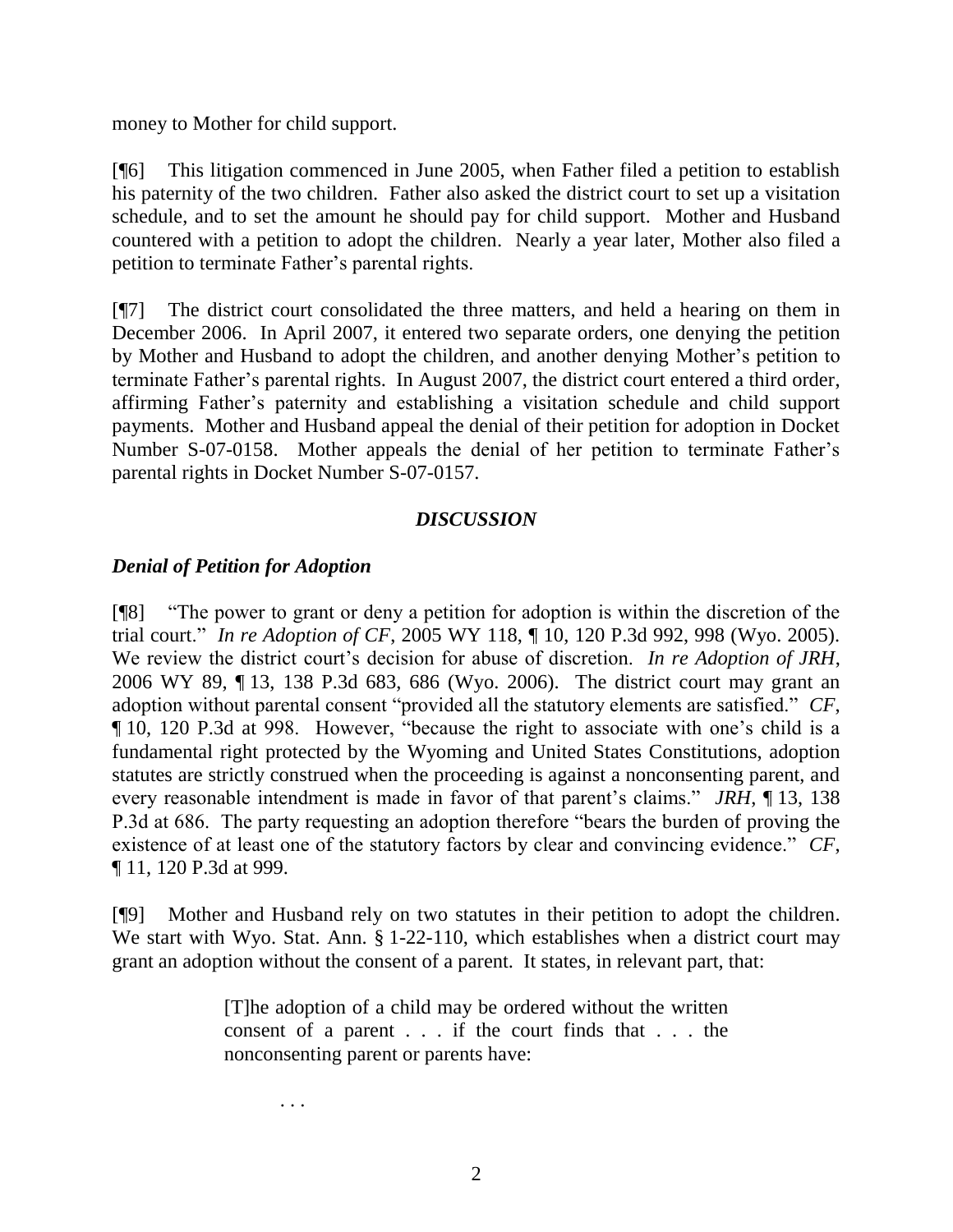(iv) Willfully failed to contribute to the support of the child for a period of one (1) year immediately prior to the filing of the petition to adopt and has failed to bring the support obligation current within sixty (60) days after service of the petition to adopt.

Wyo. Stat. Ann. § 1-22-110(a)(iv) (LexisNexis 2007). Father did not pay child support for a period exceeding one year prior to the filing of the adoption petition. He did not bring his child support payments current after the petition was served. The difficulty faced by the district court, however, was that Father had never been ordered to make any child support payments. Accordingly, the district court ruled "that because of the absence of a defined child support obligation and the duty of the Court to strictly construe the statutes against terminating a non-consenting parent"s rights, the adoption cannot be granted." The district court also found that "it was impossible for [Father] to "bring the child support current" because it was impossible to state the amount of the obligation."

[¶10] Mother and Husband assert that Father was obligated to pay child support despite the lack of any court order to do so. Mother and Husband point out that Wyoming recognizes a common law duty of child support. *See*, *e*.*g*., *Warren v. Hart*, 747 P.2d 511, 514 (Wyo. 1987) ("[E]ven if the divorce decree does not mandate support by a parent for the children, the absence of decree provision does not eliminate the intrinsic obligation."). They also cite another statutory provision, Wyo. Stat. Ann. § 1-22-  $110(a)(ix)$ , which authorizes a court to approve an adoption without the consent of a parent if that parent has "[w]illfully failed to pay a total dollar amount of at least seventy percent (70%) of the *court ordered support* for a period of two (2) years or more." (Emphasis added.) Because this statutory section explicitly mentions court-ordered support, while Wyo. Stat. Ann. § 1-22-110(a)(iv) does not, Mother and Husband argue that the latter statutory provision implicitly indicates that a parent has an obligation to pay child support even if not subject to a court order.

[¶11] Further, Mother and Husband strongly rely on *In re Adoption of GAR*, 810 P.2d 113 (Wyo. 1991) to assert that Father"s failure to pay child support, despite the lack of a court order, provides grounds to approve an adoption without his consent. In *GAR*, the biological parents of four children got a divorce, and the decree specified that the father "shall be responsible for child support." 810 P.2d at 114. The decree did not specify any amount, however, at least in part because the district court did not have personal jurisdiction over the father at the time the divorce was granted. After the mother remarried, she and her husband petitioned to adopt the four children. The father objected, arguing that no child support amount was specified in the divorce decree, so that his failure to make any child support payments was not a willful failure to support his children. We rejected his argument, saying it "overlooks the obligation for parental support of minor children which exists absent a court ordered duty to do so." *Id.* at 115.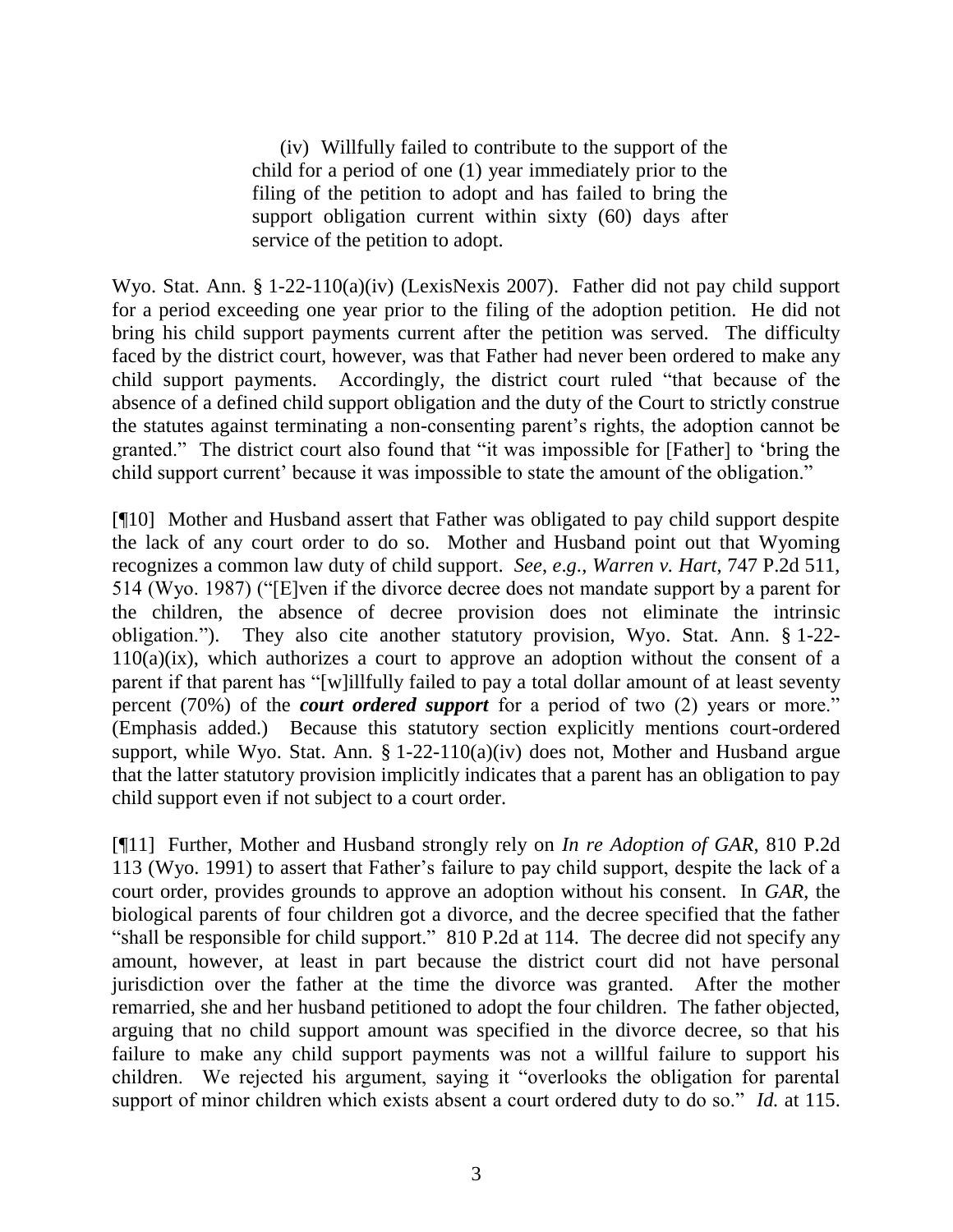We held that the father had a duty to contribute to the support of his minor children, court order or no, and that his failure to satisfy that obligation provided grounds for the district court to approve an adoption without the father"s consent.

[¶12] We agree with Mother and Husband that, as in *GAR*, Father in the present case had a child support obligation even without a court order. As in *GAR*, Father here failed to meet that obligation in any substantial way. However, there are two differences between *GAR* and the present case. First, after *GAR* was decided in 1991, the legislature amended Wyo. Stat. Ann.  $\S 1-22-110(a)(iv)$  by adding the provision that an adoption may be granted over the objection of a parent if that parent "has failed to bring the support obligation current within sixty (60) days after service of the petition to adopt." 1992 Wyo. Sess. Laws ch. 84, § 1. The new statutory language does not excuse a parent from child support payments absent a court order, but as the district court observed, it is impossible to determine if the parent has brought the support obligation current unless the amount of that obligation has been established. Second, the mother in *GAR* had asked the father for child support payments, and he had refused. In contrast, Father in the present case asked the court to establish child support payments in his petition to establish paternity.

[¶13] In a case with factual circumstances similar to the current case, we said that:

This situation may be distinguished from prior cases where we held that a willful failure to support existed. For example, in *GAR*, the Mother specifically asked the nonconsenting putative father for assistance, which the father denied. *GAR,*  810 P.2d at 118-119. In *[In re] Adoption of CCT*, 640 P.2d 73, 74 [(Wyo. 1982)], the father was under a court order to provide support. In this case, there was no request for assistance, nor was there a court order identifying Mother"s contribution. We do not, by this decision, abandon the principal that every parent has a duty to contribute to the support of his or her child, whether ordered by a court or not. *GAR*, 810 P.2d at 115. In fact, we reaffirm it. However, we do not find clear and convincing evidence that Mother willfully failed to financially contribute to the support of the child in this case, and, therefore, we will not disturb the ruling of the district court.

*In re Adoption of SMR*, 982 P.2d 1246, 1250 (Wyo. 1999) (emphasis, internal citations, and punctuation different from original). We also reaffirm that every parent has a duty to contribute to the support of his or her child, with or without a court order. Under the circumstances of this case, however, we will not disturb the district court's ruling that Father had not willfully failed to make child support payments or to bring them current.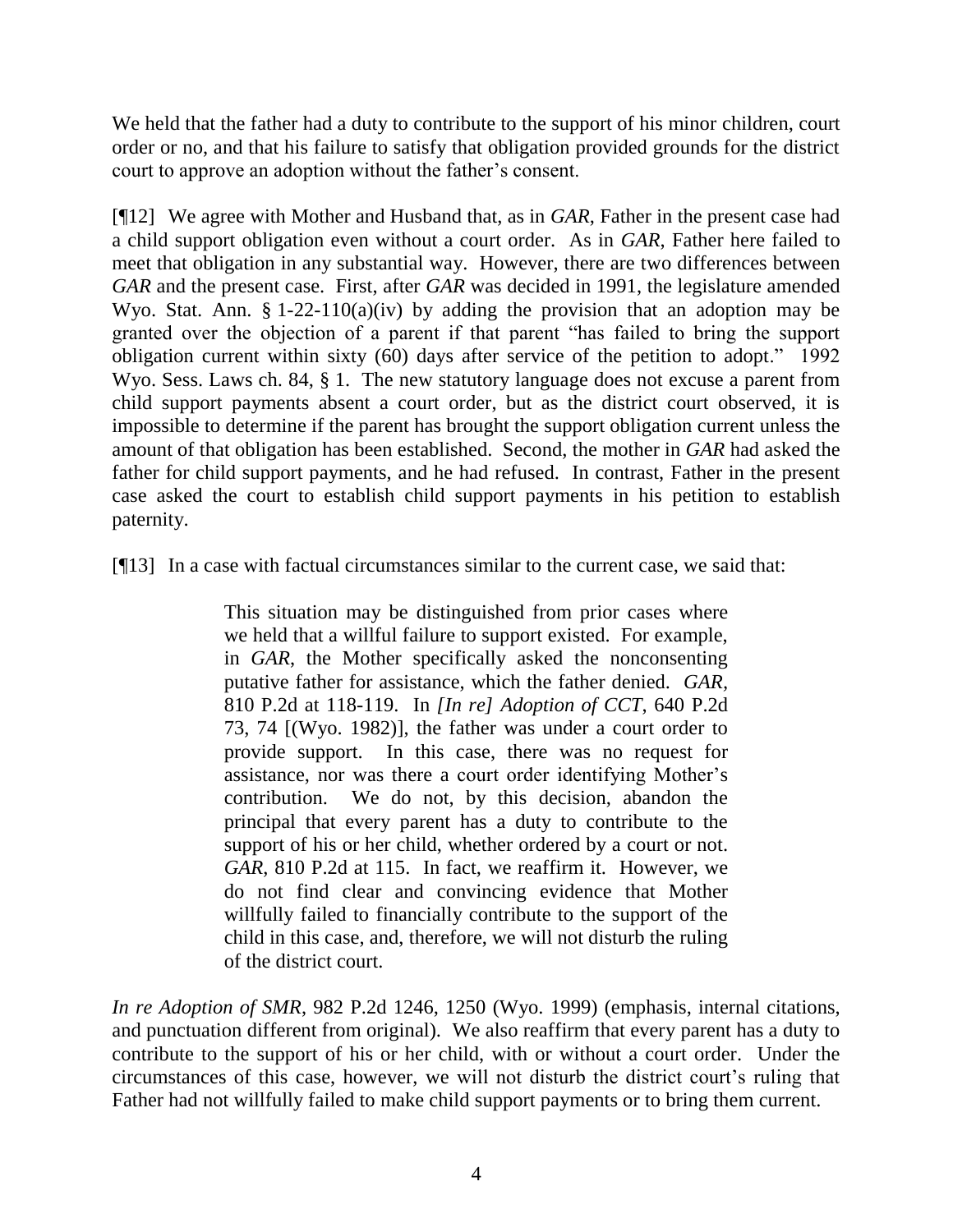[¶14] Most significantly, we note that the statute provides that "the adoption of a child *may* be ordered without the written consent of a parent" if the court finds that the parent willfully failed to make child support payments and to bring them current. Wyo. Stat. Ann. § 1-22-110(a)(iv) (emphasis added). We have commonly said that the word "may" in a statute "clearly indicates permissive authority." *Billings v. Wyoming Bd. of Outfitters & Guides*, 2001 WY 81, ¶ 37, 30 P.3d 557, 571 (Wyo. 2001). Accordingly, even if the district court had concluded that one or more of the statutory factors had been met, it was still not required to order the adoption if it found other valid grounds for denying it. The other grounds relied upon by the district court were the best interests of the children.

[¶15] In the second statutory provision we consider, Wyo. Stat. Ann. § 1-22-108, the best interests of the children are factors for the district court to consider when deciding whether to grant a petition for adoption. This statute states, in relevant part:

> If the putative father files and serves his objections to the petition to adopt . . . and appears at the hearing to acknowledge his paternity of the child, the court shall hear the evidence in support of the petition to adopt and in support of the objection to the petition and shall then determine whether:

(i) The putative father"s claim to paternity of the child is established;

(ii) The putative father having knowledge of the birth or pending birth of the child has evidenced an interest in and responsibility for the child within thirty (30) days after receiving notice of the pending birth or birth of the child;

(iii) The putative father"s objections to the petition to adopt are valid; and

(iv) The best interests and welfare of the child will be served by granting the putative father's claim to paternity or by allowing the petition to adopt.

Wyo. Stat. Ann. § 1-22-108(c).

[¶16] The parties vigorously disagree about the best interests of the children. The record supports the claim of Mother and Husband that they have provided CW1 and CW2 with a good home and a stable environment. On the other hand, the district court noted other facts indicating that the best interests of the children would be served by preserving their